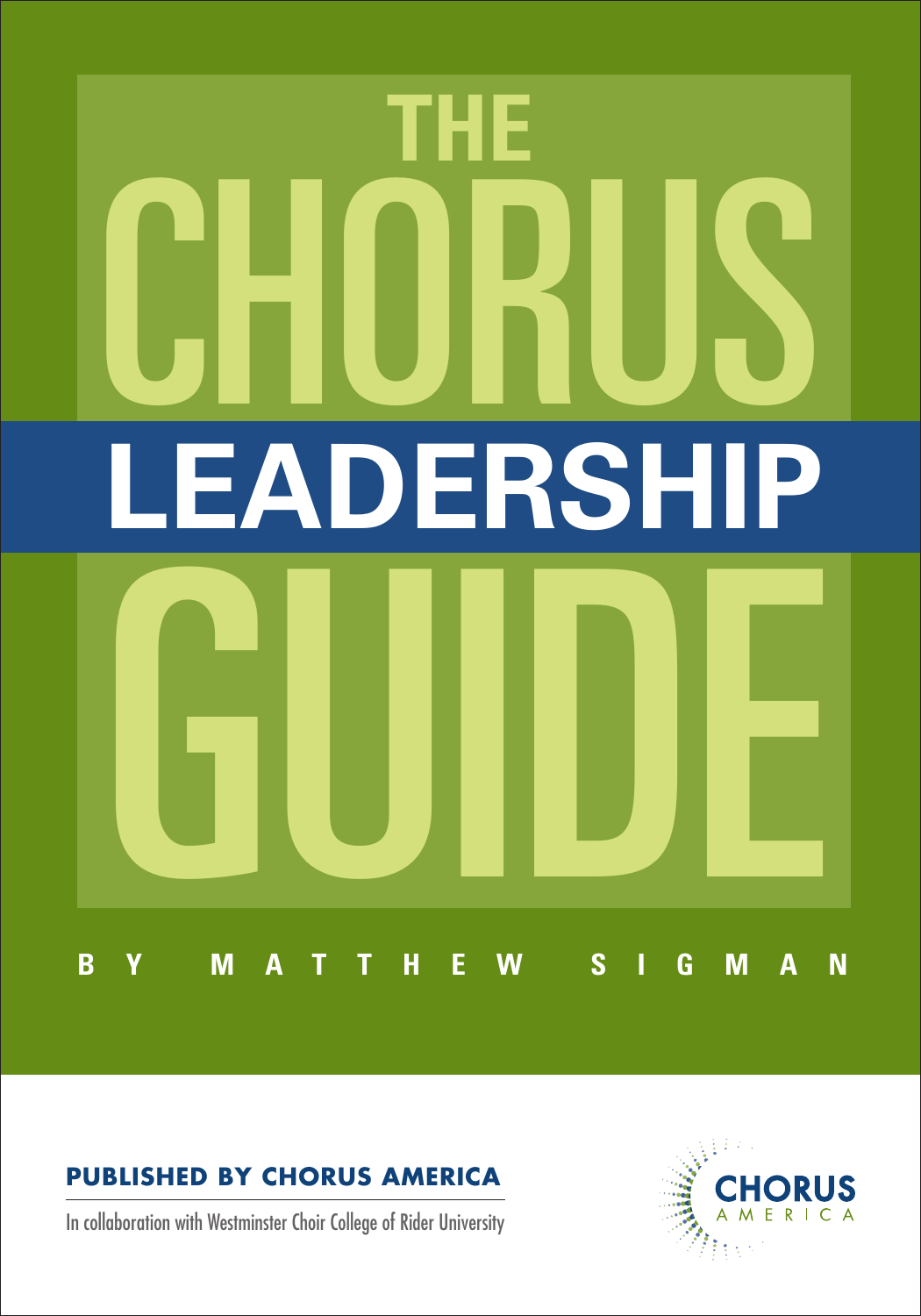# **CONTENTS**

- vii **Acknowledgments**
- ix **Foreword**
- **Preface** xi

#### **CHAPTER 1** Evolution of Choral Leadership  $\mathbf{1}$

#### **CHAPTER 2** Board Leadership 5

| <b>Sidebars</b> |  |
|-----------------|--|
|                 |  |
|                 |  |
|                 |  |
|                 |  |
|                 |  |
|                 |  |
|                 |  |
|                 |  |
|                 |  |
|                 |  |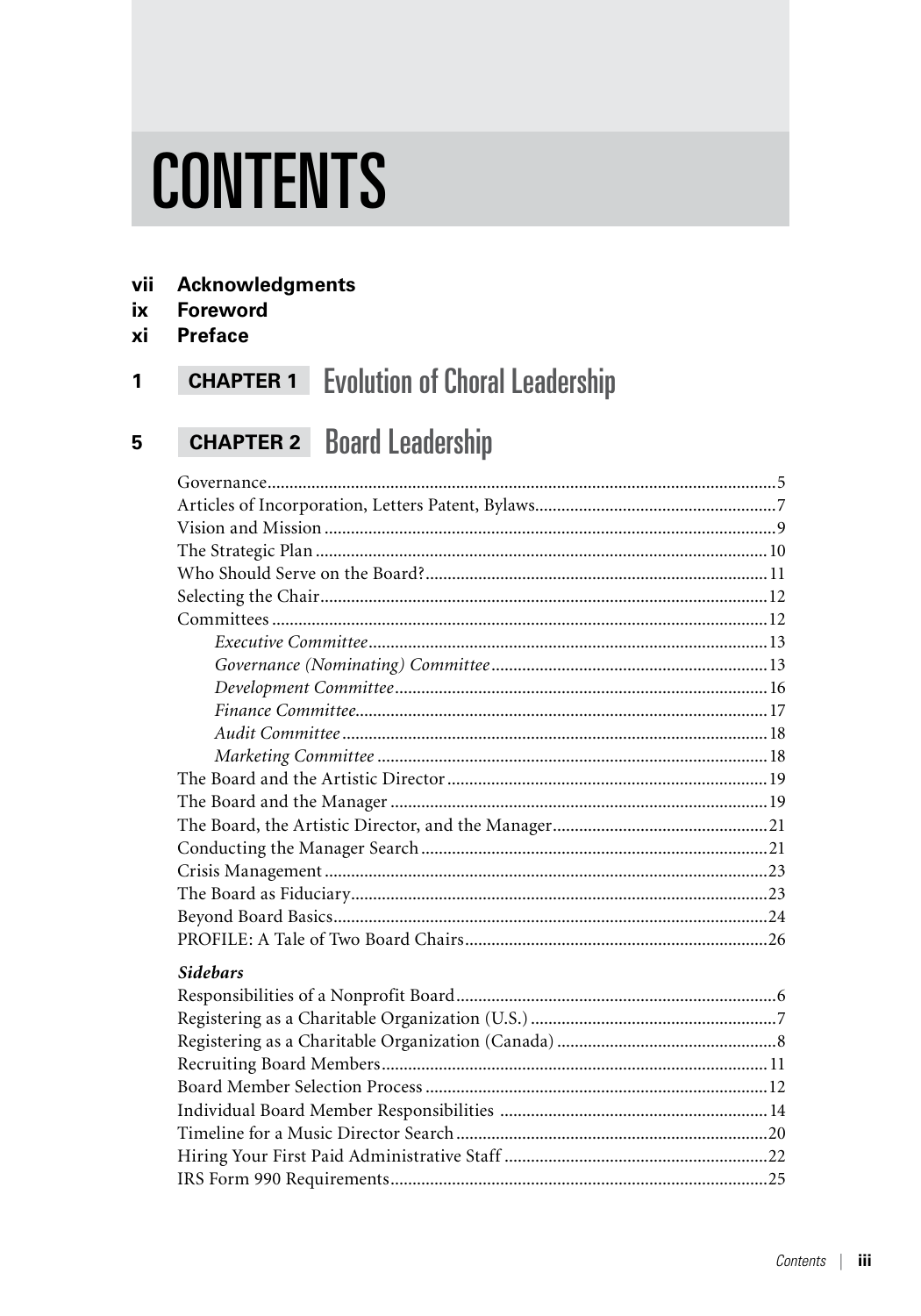#### **CHAPTER 3** Artistic Leadership 29

| <b>Sidebars</b>                 |    |
|---------------------------------|----|
|                                 |    |
| $D$ assures from Charus America | 2C |

#### **CHAPTER 4 Chorus Management** 53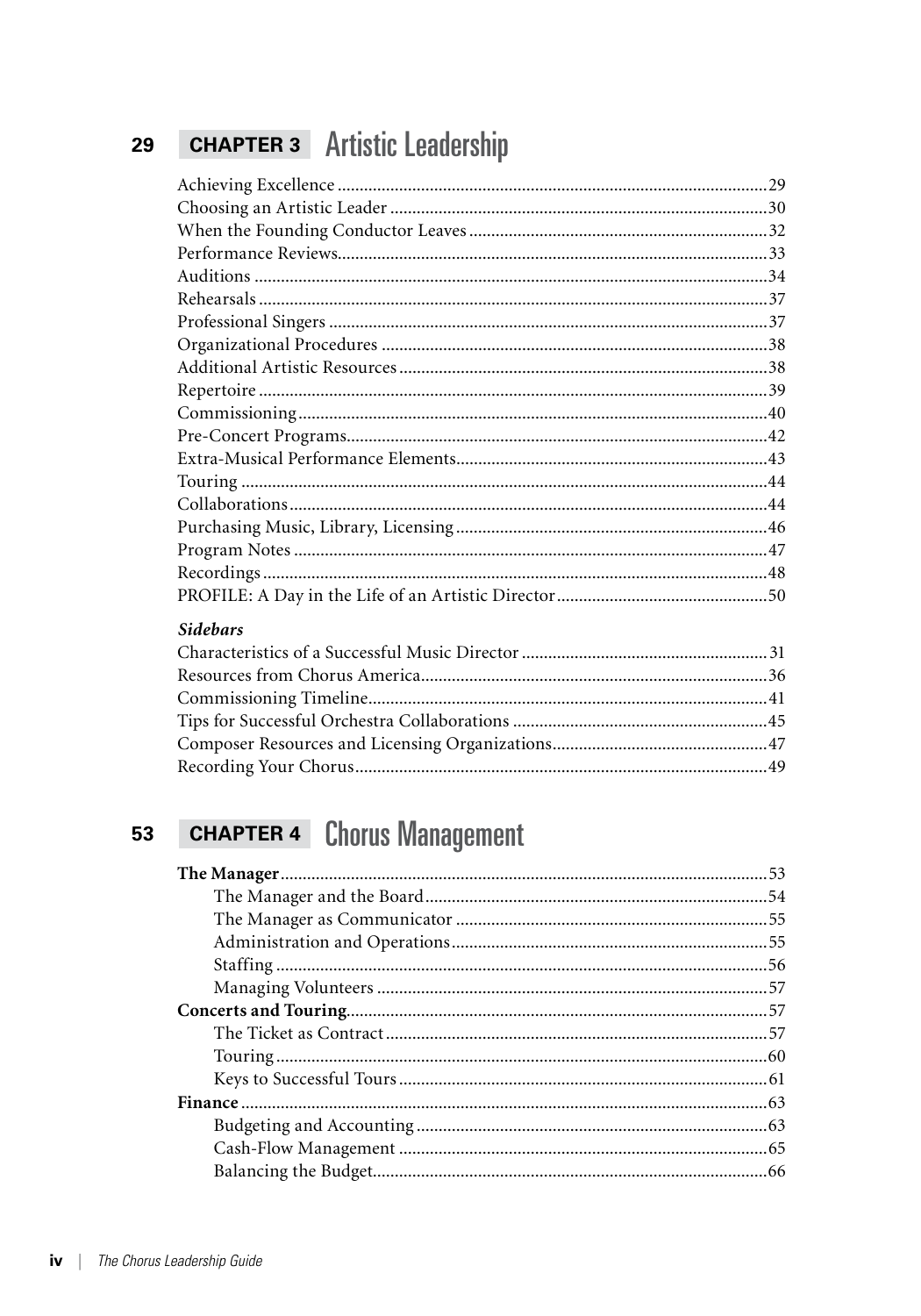| <b>Sidebars</b> |  |
|-----------------|--|
|                 |  |
|                 |  |
|                 |  |
|                 |  |
|                 |  |
|                 |  |
|                 |  |
|                 |  |
|                 |  |
|                 |  |
|                 |  |
|                 |  |
|                 |  |
|                 |  |
|                 |  |

# 91 Afterword

# 93 About Chorus America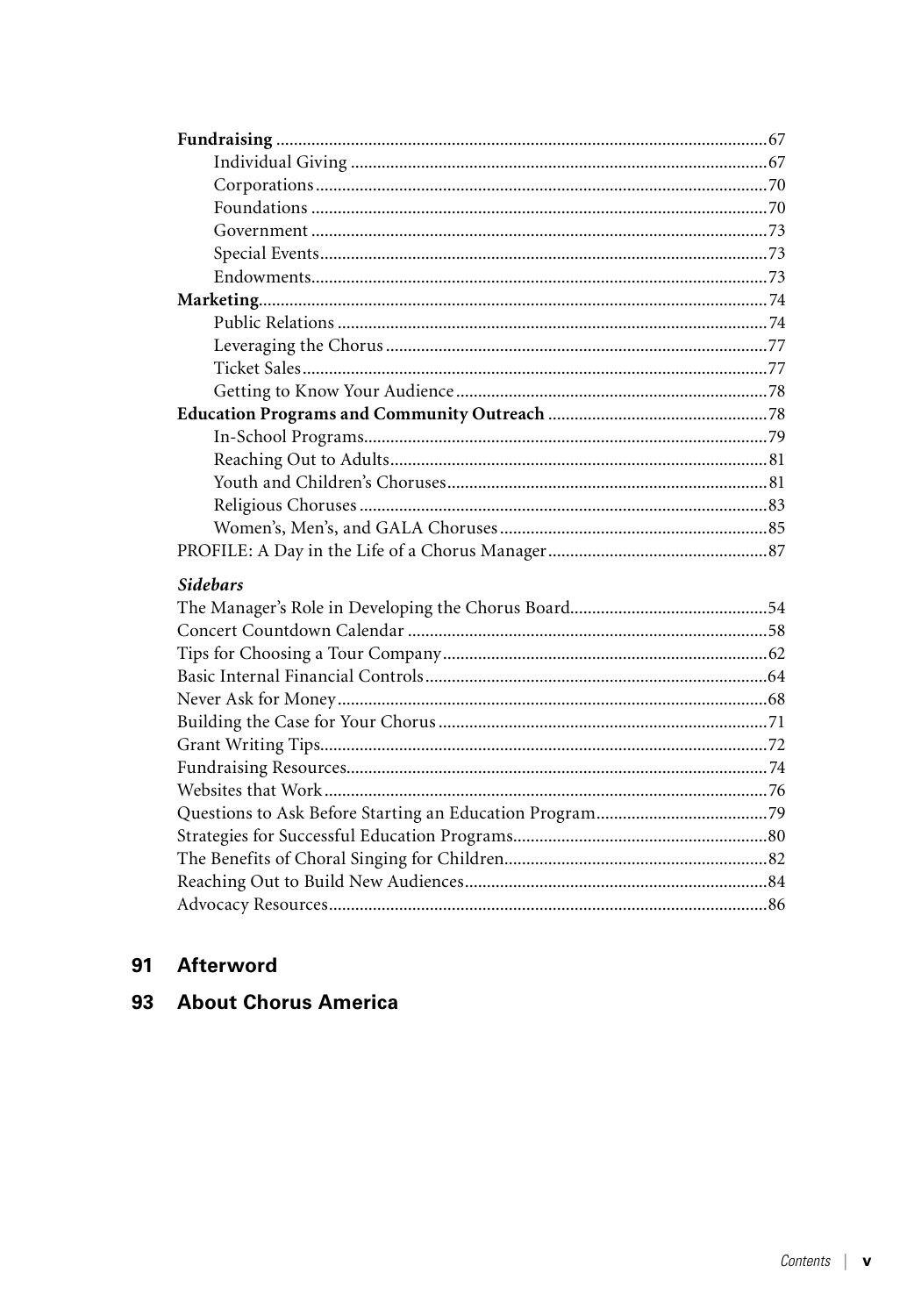# CHORUS MANAGEMENT

Matever hat they wear—volunteer coordinator,<br>manager, part-time or<br>full-time, affiliated with<br>a school or church, or paid employees volunteer coordinator, manager, part-time or full-time, affiliated with of independent choral associations—the scope of a chorus manager's responsibility is the same. If a board's obligation is governance and the artistic director's charge is musical excellence, the fundamental responsibility of a manager is one of coordination and communication, managing the moving parts such that the chorus's mission is achieved.

The relationships among the manager, the board chair, and the artistic director must be grounded not just in mutual trust and accountability, but with a clear

understanding of their respective roles and ongoing responsibilities. The board sets the destination, while the conductor and manager carve the artistic and administrative pathways.

# The Manager

The job of manager in a volunteer chorus rarely begins with a job description. More likely it is a steadily accumulated set of responsibilities assumed by a talented volunteer whose organizational skills have distinguished her among her peers and who has gained the trust of the artistic director. The ideal manager will be musically knowledgeable and able to anticipate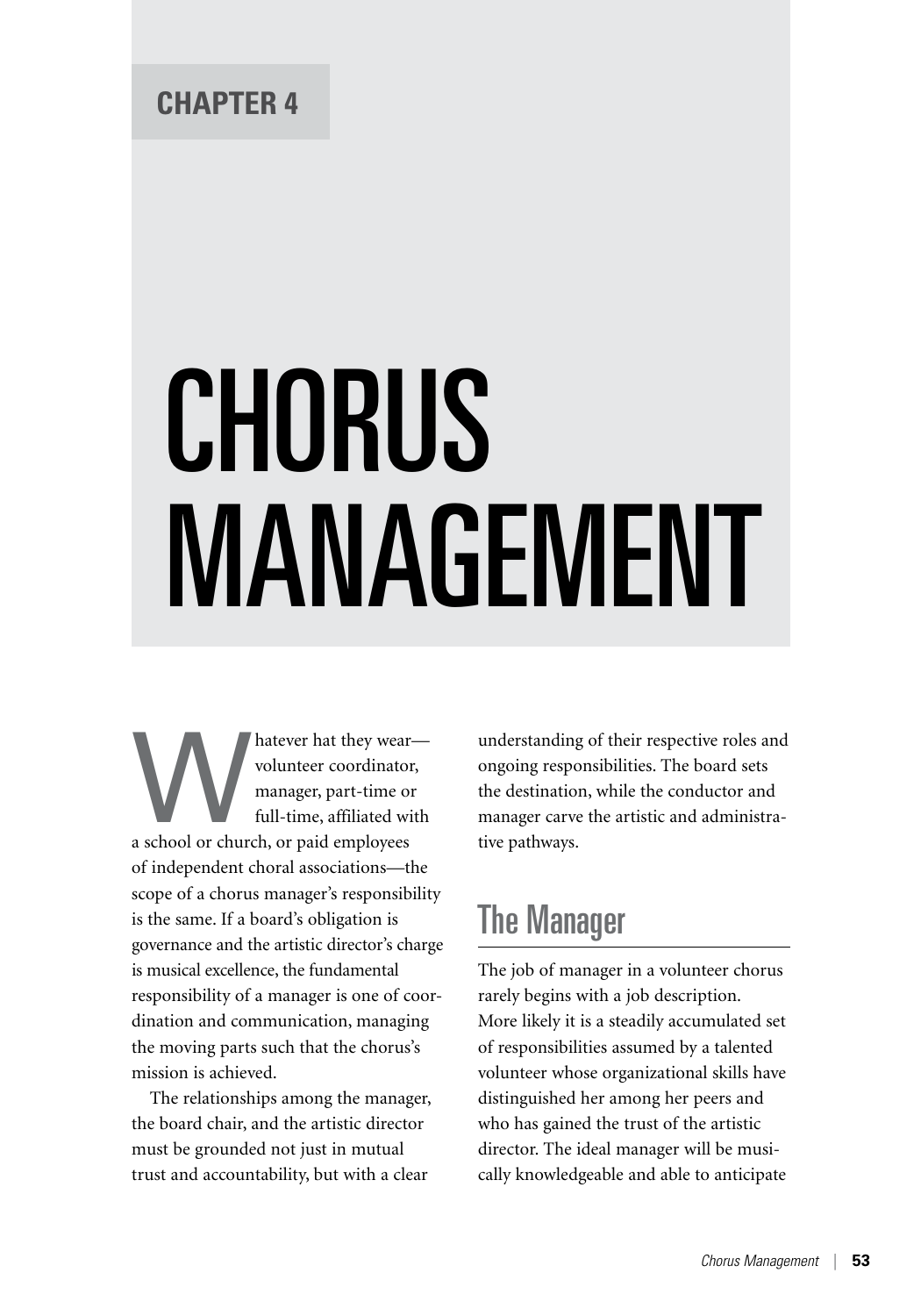the artistic leader's needs as deftly as the choristers'. Initial tasks are clerical; many will require sophistication. The manager may just as likely update the mailing list and meet with the mayor in the same day.

As the chorus develops a communitybased board, the transition can be bumpy. From a leadership standpoint, the manager must finesse the changing role of reporting to the conductor to reporting to the board. Often, the manager is the longest-running member of the triumvirate and therefore takes more of a leadership role. Conflicts can emerge between "the way we've always done things" and the objectives according to an established mission and plan. Meanwhile, as the organization elevates the manager's position to that of a paid staff member, other volunteers, singers,

and board members may be uncertain as to which responsibilities they should relinquish and which they should retain. Chief among the manager's first responsibilities is to coordinate this transition of responsibilities and engender efficiency among the volunteers.

### The Manager and the Board

The prime objective of the manager is to fulfill the recommendations of the board, taking the essentials of the strategic plan and extending them to daily operational objectives. For smaller choruses the operational objectives will be more logistical in nature: scheduling rehearsals and concerts, managing the office budget, coordinating fundraising and marketing initiatives, providing administrative

# The Manager's Role in Developing the Chorus Board

Board guru Cyril O. Houle has said, "A good<br>Board is a victory, not a gift." To claim the victory, the manager must:

- Be sure that current job descriptions are in place for the executive and for the board. Without clarity of roles, you're sure to stumble.
- A healthy and mutually supportive relationship with the board chair is key. Invest the time and effort to forge a solid personal bond and a good working relationship with all board members.
- Help the board develop an effective governance (or nominating) committee. Haphazard procedures in this area can be an organization's death knell. Who better to help identify and cultivate potential candidates than the person who concentrates on your chorus 40-plus hours a week?
- Provide a thorough orientation for board members. For ideas on how to go about this, see "Governance (Nominating) Committee" in Chapter 2.
- Help the board maintain and clarify its big-picture, future-oriented focus. The best boards are looking ahead and don't meddle in day-to-day affairs.
- Keep the board informed. The old adage of "no surprises" is a cliché—because it's true!
- Advocate and help plan board retreats or special workshops for the board to assess its own performance. The manager and board chair should work together on board retreats and regular board meeting agenda items to keep strategies for effectiveness on everyone's mind. Assessment of the board's performance is also helpful in clarifying the manager's own role.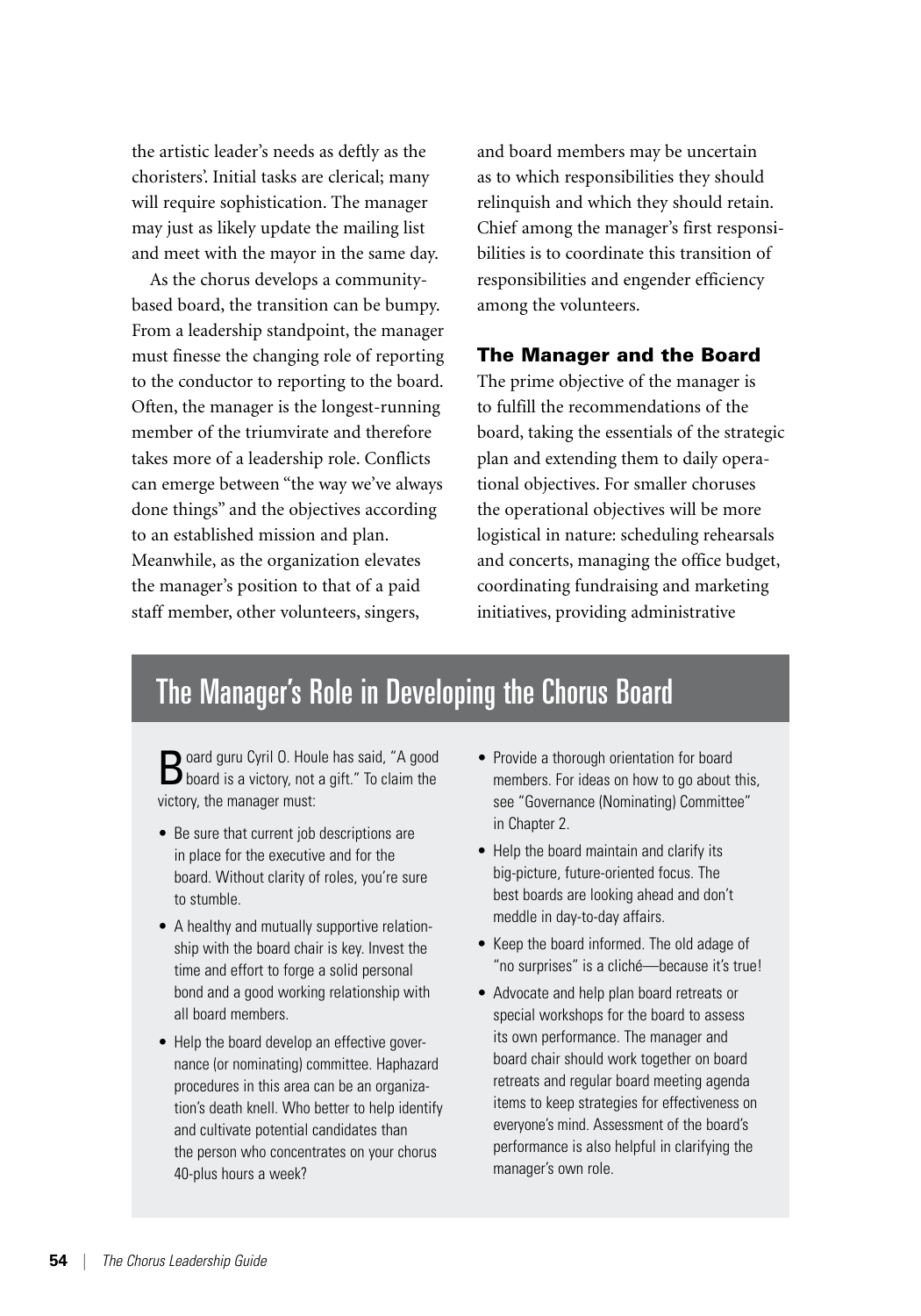support for board meetings. As the organization grows and the manager has more opportunity to delegate tasks, the relationship with the board becomes more strategic than logistical: providing information such that the board can make good decisions and recommendations. Ideally, as the budget grows the manager does less and manages more, though most managers reading this sentence will find that concept hopelessly naïve. The reality is that the manager will always have logistical tasks as well as more strategic responsibilities.

While the manager reports to the board, a large part of his responsibilities will be to ensure that artistic needs are met, including adequate procedures for auditions, hiring and compensation for artistic personnel, and developing budgets for performances to help inform artistic planning.

## The Manager as **Communicator**

The board chair embodies the fiduciary role of the association and therefore is the figurehead from whom all major announcements (internally to the organization and externally to the public) should come, including significant changes in policy, and announcements of important events and achievements. Similarly, the artistic leader is the cultural voice of the chorus and is the most likely candidate to speak or appear in cultural forums.

But it is the manager who is the day-today voice of the chorus, who answers the phone, who responds to inquiries from the press and the public, who provides information to donors, and who carries the flag in countless emails and letters. It is the manager who extends the organiza-

tion's voice by representing the chorus at business and professional associations, at concerts and benefits, at civic and public events, on other community boards, all the while ensuring that it is the chorus, the board, and the conductor who shine brightest. The manager must be available and invisible at the same time.

The manager is the focal point of the organization, but not merely as a passive gatherer and distributor of information. He must ensure that each constituent is accurately and promptly informed of issues, changes, and plans. The conduits of chorus communication can be more convoluted than those running beneath the streets of Manhattan: the chair to the board, the chair to the conductor, the conductor to the chorus, the chorus to the board, the section leaders to the conductor, the section leaders to each other, the marketing committee to the development committee, the development committee to the board. The connections are endless and must constantly be monitored. Emails, telephone calls (with phone logs), and standard mail are the tools, but there is never an excuse for "Nobody told me…"

As the key communicator, and thus negotiator, the manager plays an invaluable role in the operation of an effective chorus—in the board room, at rehearsals and performances, and in the office on a daily basis.

#### Administration and Operations

The board is responsible for setting policies and effecting strategic planning, and the manager is responsible for ensuring a proper level of administrative support. Whether clerical support is available or not, the meeting rooms must be booked,